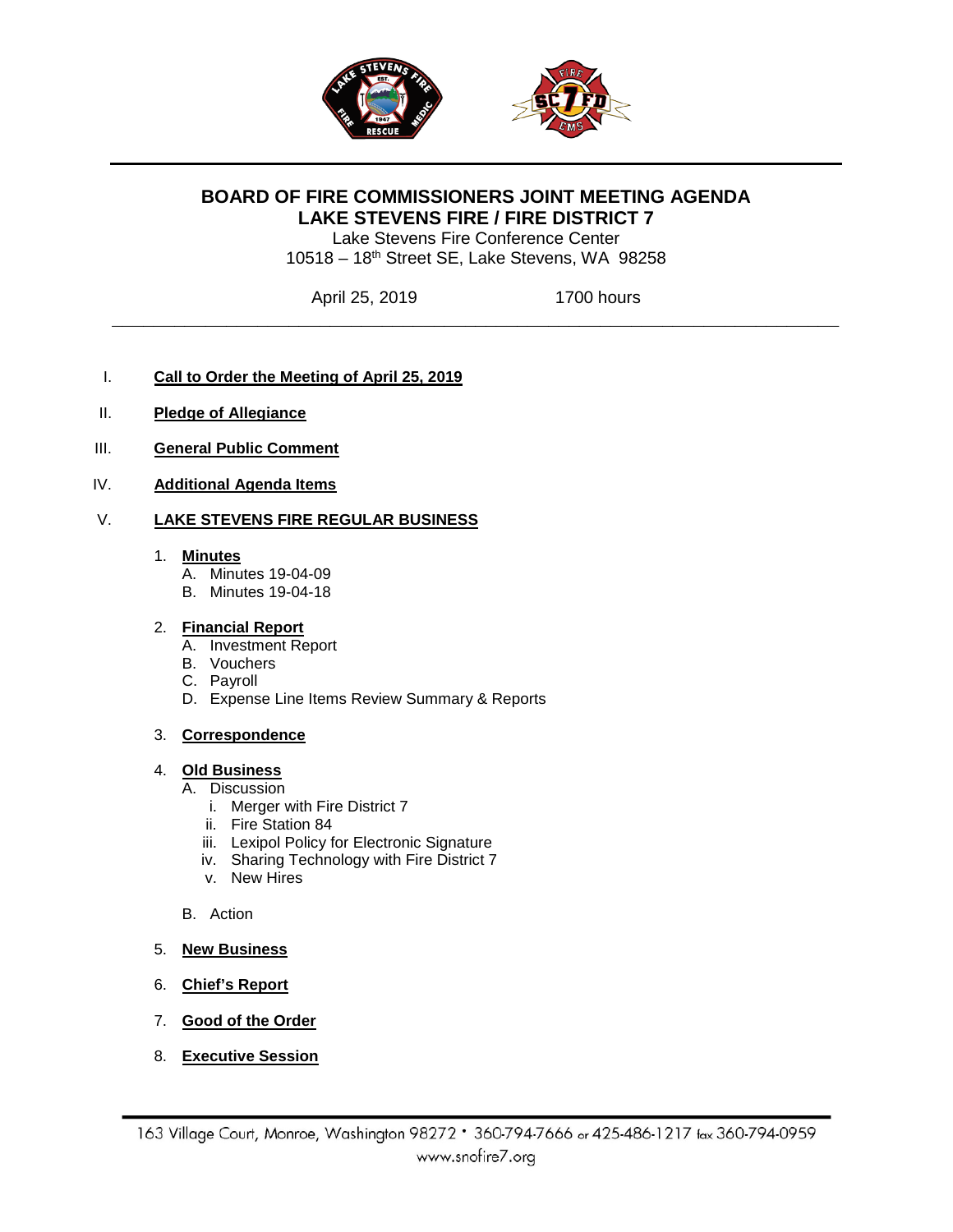### VI. **DISTRICT 7 REGULAR BUSINESS**

#### 1. **Union Comment**

- A. IAFF
- B. Teamsters

#### 2. **Fire Chief Report**

A. As presented

#### 3. **Consent Agenda**

- A. Review Vouchers:
	- i. Vouchers: #19-00845 #19-01019; (\$423,266.29)
	- ii. Voucher: #19-01020; Replaced voided voucher #19-00934
- B. Approve Vouchers:
	- i. Voucher: #19-01021 #19-01133; (\$342,389.09)
- **C.** Approve Payroll:
	- Payroll: April 15, 2019; (\$1,247,797.59)
- D. Approval of Minutes
	- i. Approve Joint Board Workshop Minutes April 18, 2019
- E. Secretary's Report on Correspondence
	- i. 19-01 Recruit Firefighter Graduation Announcement

### 4. **Discussion Item**

- A. DRAFT Resolution to lift the Fire Levy
- B. Leasing Spare EMS Vehicles (Dorsey)

#### 5. **Action Item**

- A. Resolution 2019-7 Changing Board Meeting Dates
- B. Resolution 2019-8 Course Registrations Fees
- C. ILA Sno. Co. ALS Agencies CRP
- D. SNOCO911 Tower Lease Extension
- E. Water Rescue Trailer Grant

### 6. **Commissioner Committee Reports:**

- A. Joint Fire Board with Mill Creek (Fay / Woolery / Waugh) i. TBD / Station 71
- B. Finance Committee (Waugh / Wells / Snyder) i. TBD / Admin Bldg.
- C. Policy Committee (Wells / Woolery / Schaub) i. TBD / Admin Bldg.
- D. Safety Committee (Fay / Schaub)
	- i. Monday, April 22, 2019 18:00 / Station 71
- E. Risk Management (Schaub)
	- i. Tuesday, April 23, 2019 19:00 / Snohomish Co. FD 22
	- ii. August 27, 2019 19:00 / Snohomish Co. FD 22
	- iii. November 5, 2019 19:00 / Snohomish Co. FD 22
- F. Labor / Management (Waugh / Wells / Fay) i. TBD
- G. Shop Committee (Snyder / Woolery / Schaub) i. TBD / Admin Bldg.
- H. Strategic Plan Committee (Fay / Schaub / Wells)
- I. Capital Facilities Committee (Schaub / Snyder / Woolery)
	- i. Station 33
	- ii. Station 72
	- iii. Station 32
	- iv. Station 76

7. **Other Meetings Attended:**